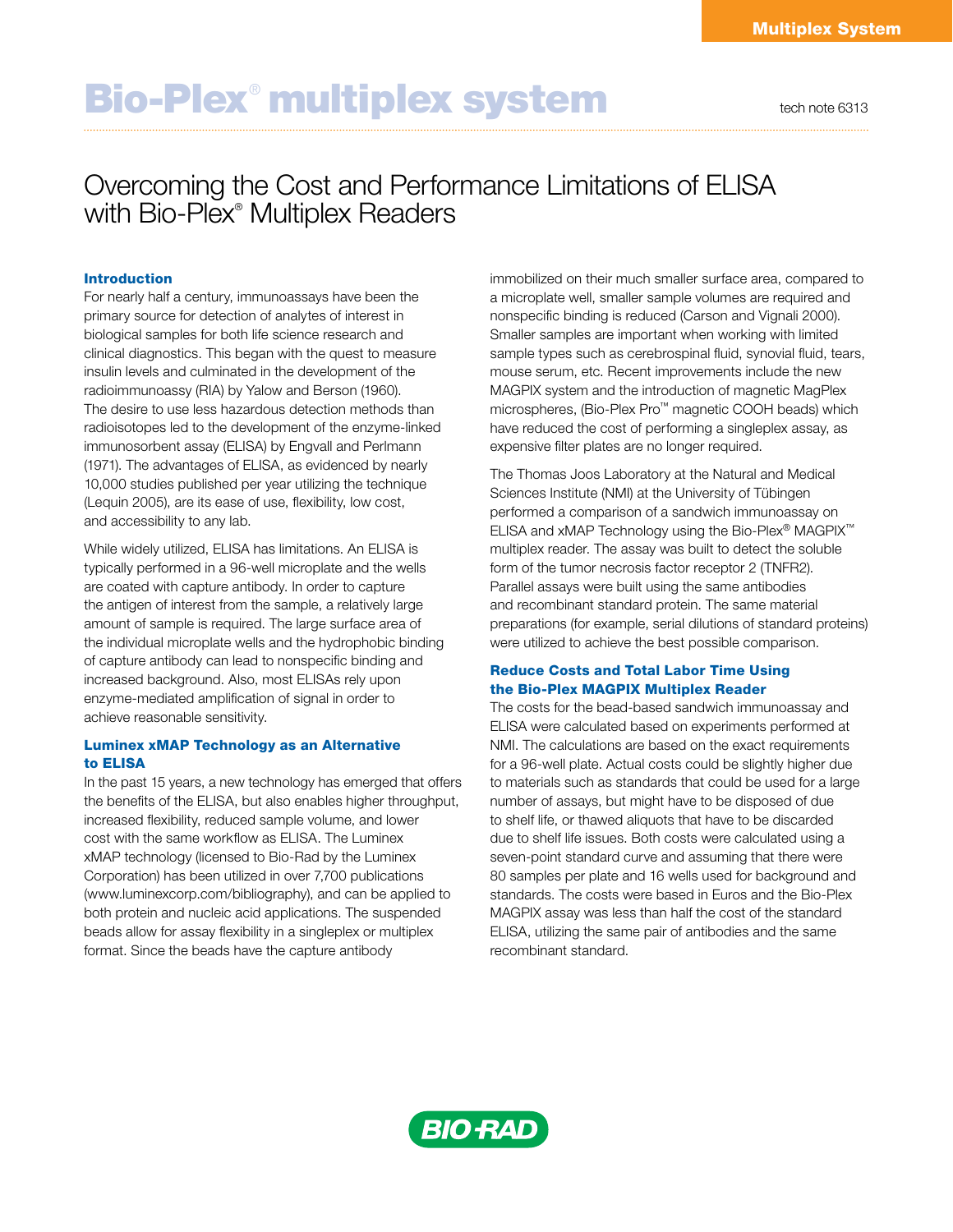#### Table 1. Cost comparison of xMAP assay on Bio-Plex MAGPIX reader versus an ELISA assay\*.

| <b>Bio-Plex MAGPIX Reader</b> |                       |                        | <b>ELISA</b>                  |                       |                        |
|-------------------------------|-----------------------|------------------------|-------------------------------|-----------------------|------------------------|
| Item                          | Price                 | Price/Plate (96 wells) | Item                          | Price                 | Price/Plate (96 wells) |
| ELISA microplate              | €0.97 per plate       | €0.97                  | ELISA microplate              | €0.97 per plate       | €0.97                  |
| MagPlex beads                 | €469.00 per ml        | €11.20                 | Capture antibody              | €330.00 per 500 µg    | €12.67                 |
| Capture antibody              | €330.00 per 500 µg    | €0.70                  | Standard protein              | €345.00 per 50 µg     | €0.12                  |
| Standard protein              | €345.00 per 50 µg     | €0.12                  | Detection antibody            | €425.00 per 50 µg     | €24.48                 |
| Detection antibody            | €425.00 per 50 µg     | €7.40                  | Goat serum                    | €49.00 per 25 ml      | €0.38                  |
| Goat serum                    | €49.00 per 25 ml      | €0.12                  | Streptavidin-HRP              | €250.00 per 1 ml      | €12.00                 |
| Streptavidin-PE               | €250.00 per 1 ml      | €1.75                  | TMB-substrate                 | €49.00 per 100 ml     | €4.70                  |
| Microplate assay sealing film | €49.00 per 100 pieces | €0.49                  | Microplate assay sealing film | €49.00 per 100 pieces | €0.49                  |
| Buffers, etc.                 |                       | €1.00                  | Stop solution (1 M HCI)       | €13.55 per 1L         | €0.19                  |
|                               | <b>TOTAL</b>          | €23.75                 |                               | <b>TOTAL</b>          | €56.00                 |

\* Costs were calculated and reported based on experiments performed by the Thomas Joos Laboratory at Natural and Medical Sciences Institute (NMI) at the University of Tübingen. Costs are shown for illustrative purposes only.

In addition to the assay cost comparison, the investment in capital equipment required to run these assays should be considered. With the recent launch of the new Bio-Plex MAGPIX reader, access to xMAP technology and the benefits of multiplexing has now become more affordable. At the cost of a high performance ELISA plate reader, researchers can now obtain more information from less sample volume using a similar workflow to ELISA.

The total assay time and hands-on time were measured for both assay formats. Time for couple detection antibodies to beads and coating of ELISA plates was not added, as this is done for many assays at once. The total assay time is similar for both assay formats, although the ELISA has more steps. This is because the Bio-Plex MAGPIX reader has a longer read time than an absorbance plate reader. Labor costs will

#### Table 2. Time comparison of ELISA and xMAP assays.

#### Bio-Plex MAGPIX Reader

|                                                                                                              |             | Assay Time, Hands-on Time, |
|--------------------------------------------------------------------------------------------------------------|-------------|----------------------------|
|                                                                                                              | min         | min                        |
| Blocking of (ELISA) microtiter plate*                                                                        | 30          | 5                          |
| Dilution of standard protein and preparation<br>of samples (1 standard curve in duplicate<br>and 80 samples) | 40          | 40                         |
| Pipetting of 100 µ sample or standard to each well                                                           | 10          | 10                         |
| Incubation                                                                                                   | 120         |                            |
| Washing step (3 x 100 µl) using magnetic plate                                                               | 5           | 5                          |
| Preparation of detection antibody solution                                                                   | 2           | $\mathfrak{p}$             |
| Adding 30 µl of the detection antibody<br>solution per well                                                  | 3           | 3                          |
| Incubation with detection antibody                                                                           | 60          |                            |
| Washing step $(3 \times 100 \,\mu\text{J})$ using magnetic plate                                             | 5           | 5                          |
| Prepartion of streptavidin-phycoerythrin solution                                                            | 2           | $\mathfrak{p}$             |
| Adding 30 µl streptavidin-PE per well                                                                        | 3           | 3                          |
| Incubation                                                                                                   | 30          |                            |
| Washing step (3 x 100 µl) using magnetic plate                                                               | 5           | 5                          |
| Assay read-out                                                                                               | 80          | 5                          |
| Total assay time                                                                                             | 6 hr 30 min |                            |
| <b>Total hands-on time</b>                                                                                   |             | 1 hr 35 min                |

\* Bio-Plex assays do not require a blocking step.

be similar for the two assays when comparing a singleplex assay. If multiple analytes are being examined, then labor costs would increase for the ELISA, but remain the same for the Bio-Plex MAGPIX reader. Magnetic beads allow for automation of workflow and better reproducibility compared to the previous generation of polystyrene beads.

#### Analytical Performance of xMAP Technology is Comparable to ELISA

The range of both assays was determined using a threefold serial dilution of the standard recombinant protein, starting at 10,000 pg/ml with a total of seven standard concentrations. Both assays performed over the range of 14–10,000 pg/ml, with the Bio-Plex MAGPIX assay having a more linear range than the ELISA (Figure 1).

ELISA

|                                                              |                | Assay Time, Hands-on Time, |
|--------------------------------------------------------------|----------------|----------------------------|
|                                                              | min            | min                        |
| Dilution of standard protein and preparation                 | 40             | 40                         |
| of samples (1 standard curve in duplicate<br>and 80 samples) |                |                            |
| Pipetting of 100 µ sample or standard to each well           | 10             | 10                         |
| Mixing                                                       | 1              | 1                          |
| Incubation                                                   | 120            |                            |
| Washing step (3 x 400 µl)                                    | 5              | 5                          |
| Preparation of detection antibody solution                   | 2              | $\overline{2}$             |
| Adding 100 µl of the detection antibody solution             | 3              | 3                          |
| per well                                                     |                |                            |
| Incubation at room temperature                               | 120            |                            |
| Washing step $(3 \times 400 \mu)$                            | 5              | 5                          |
| Preparation of streptavidin-HRP solution                     | 2              | 2                          |
| Adding 100 µl streptavidin-HRP per well                      | 3              | 3                          |
| Incubation                                                   | 20             |                            |
| Washing step $(3 \times 400 \,\mu\text{I})$                  | 5              | 5                          |
| Dilution of substrate solution                               | 1              | 1                          |
| Adding 100 µl substrate solution per well                    | $\mathfrak{p}$ | 2                          |
| Incubation                                                   | 30             |                            |
| Adding 50 µl stop solution per well                          | $\mathfrak{p}$ | $\mathfrak{p}$             |
| Assay read-out                                               | 10             | 5                          |
| Total assay time                                             | 6 hr 20 min    |                            |
| <b>Total hands-on time</b>                                   |                | 1 hr 40 min                |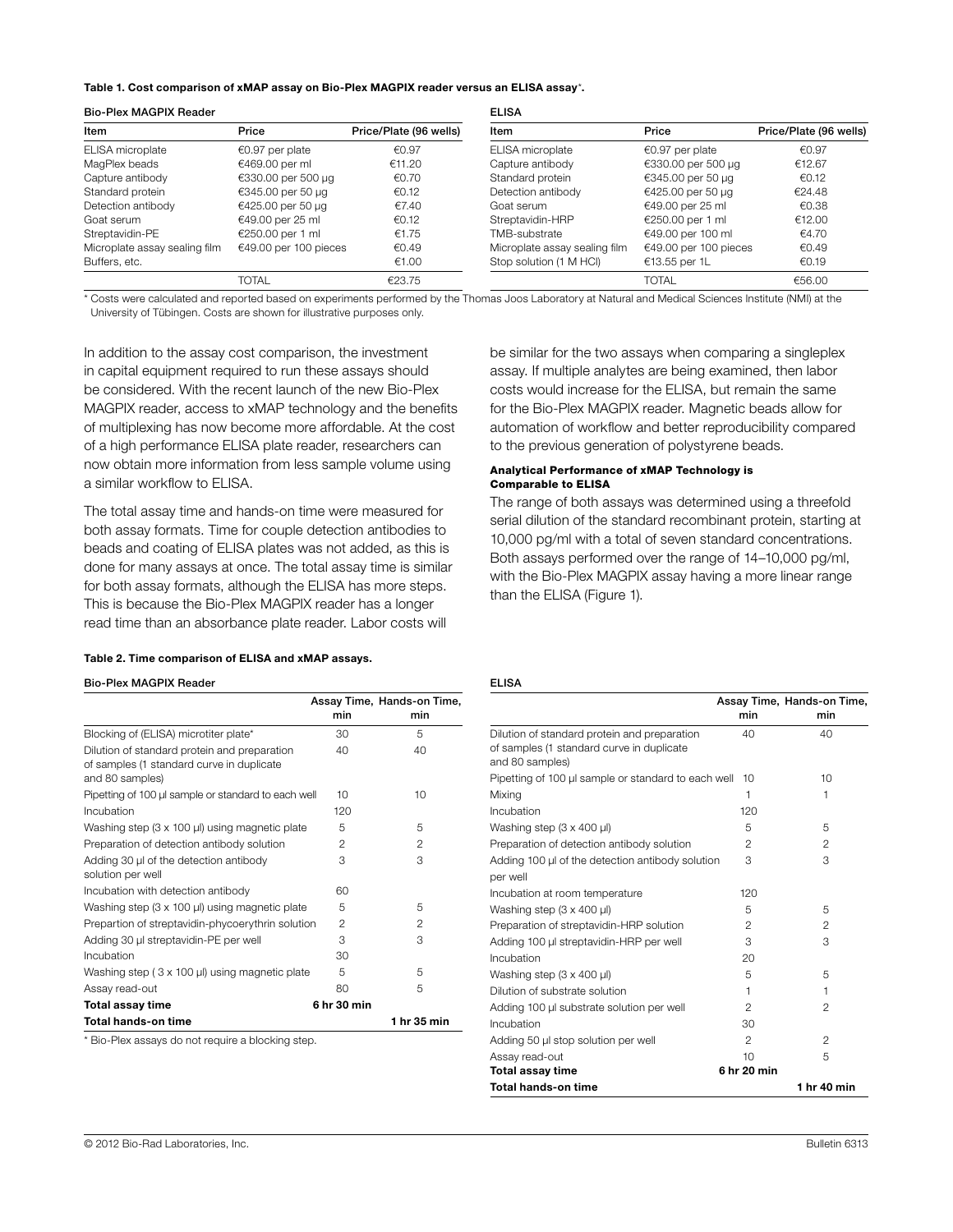

Fig. 1. Standard curves of ELISA (●) and xMAP assay performed on

The limit of detection (LOD) of the TNFR2 assay was 4 pg/ml and the limit of quantitation (LOQ) was 10 pg/ml. For the ELISA, the LOD was 9 pg/ml and the LOQ was calculated to be 50 pg/ml. LOD was defined as the recalculated concentration obtained by adding three standard deviations to the background reading. LOQ was calculated using the same process, but with the addition of ten standard deviations to background. The Bio-Plex MAGPIX assay had a twofold more sensitive LOD and was fivefold more sensitive for LOQ. The LOD for each assay is dependent upon the proper selection of antibody pairs and standards. Assays can reach detection limits of less than 1 pg/ml.

Analytical comparison of the two assay formats demonstrates that the bead-based xMAP assay can be used to obtain comparable results with improved efficiency and performance over the traditional ELISA format. Historical data obtained using ELISA can be maintained while transitioning to xMAP assays on the Bio-Plex MAGPIX reader, enabling researchers to continue long-standing studies and access the added benefits of xMAP technology. In addition to the benefits demonstrated by a singleplex assay format, conversion to xMAP technology provides researchers the added benefit of multiplexing several tests in the same well, further increasing efficiency and reducing time and costs in the laboratory.

#### Publications Support Findings in a Multiplex Format

In addition to the recent study outlined above, there have been numerous laboratories that have evaluated the performance of xMAP technology over the years (de Jager et al. 2003, de Jager et al. 2005, duPont et al. 2005, Codorean et al. 2010, Richens et al. 2010). Coincident with the NMI study, a group at Bristol-Myers Squibb (BMS) was pursuing development of a more sensitive assay for IL-23 than they could obtain commercially (Rizzi et al. 2010). They utilized the same pair of antibodies as available in one of the two commercial ELISAs they evaluated. The xMAP assay provided the best precision and accuracy, had the widest range of detection, and the highest sensitivity compared to the two commercial kits. Rizzi et al. also combined the singleplex IL-23 assay with other biomarkers and found that it performed well in either a singleplex or multiplex format. In the singleplex format the xMAP assay had excellent correlation to the two ELISAs ( $r^2$  ~0.9). In the past only multiplex studies had been performed comparing xMAP to ELISA. The BMS group provided enough information in the paper to do a cost analysis similar to the NMI group. The cost of the xMAP assay was less than one-fifth of the less expensive commercial ELISA they used and less than one-sixteenth of the more expensive commercial kit.

The explanation of why the xMAP-based assays perform better and are less expensive than ELISA is based on several factors. The first is that the xMAP assays are based on direct fluorescence detection as opposed to colorimetric detection mediated by an enzyme, resulting in better sensitivity. Second, capture antibodies have higher avidity and lower background due to covalent coupling to beads, as opposed to passive coating of the ELISA plates. This leads to a higher density of capture antibody per surface area and the capture antibodies will not wash off during the assay. The higher background of ELISA plates is due to the fact that they have a much larger surface area than the combined area of 2,500 beads, and are therefore more prone to nonspecific binding of detection antibody (Carson and Vignali 2000). If blocking of the large surface area of the microplate is not performed correctly, any proteins can bind. Finally, cost is reduced because there is less capture antibody used due to the smaller surface area.